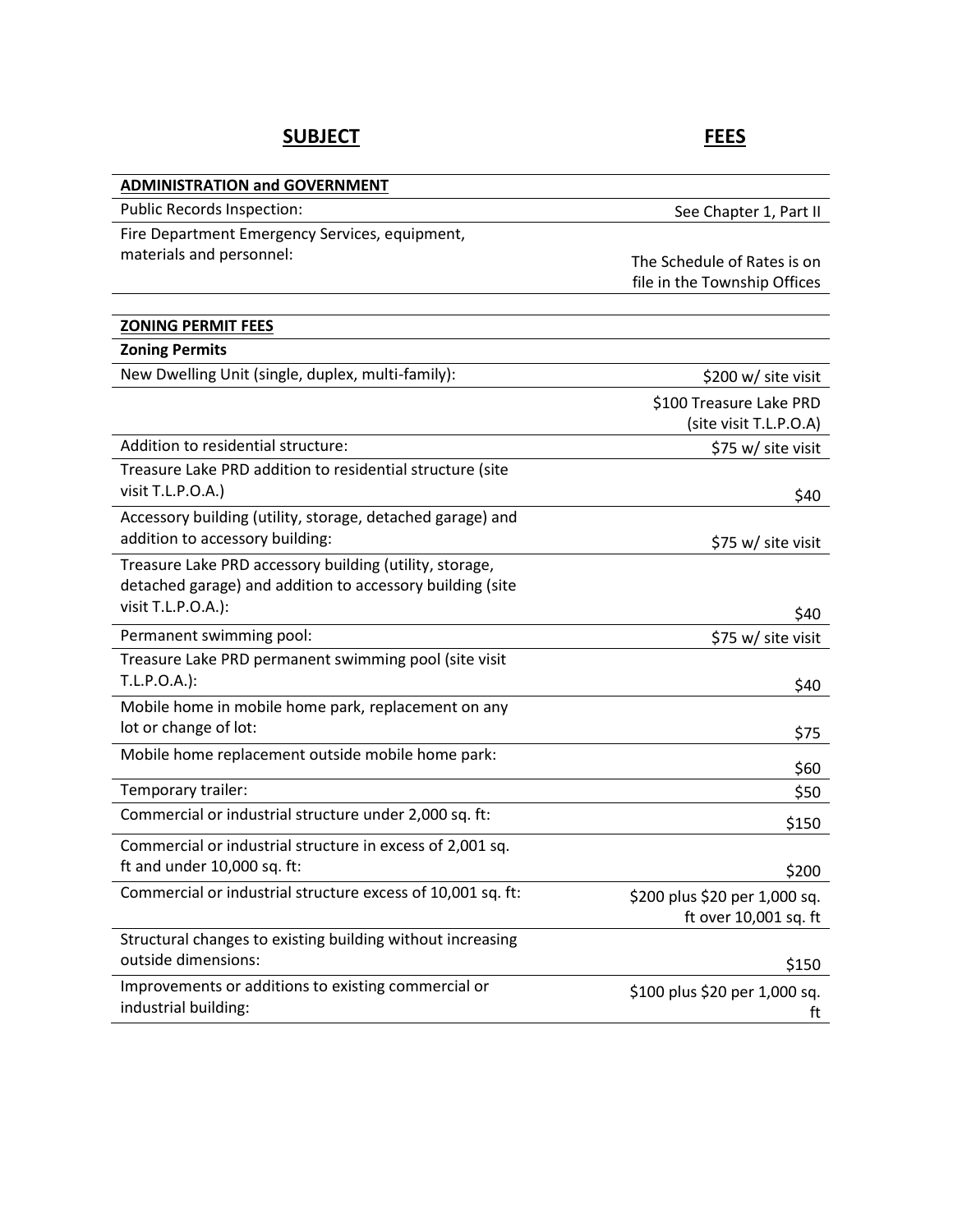| Zoning Permit fee for constructing or beginning<br>construction without a valid permit:                                                           | 3 times original permit fee<br>amount. Treasure Lake<br>PRD zoning permits 3 times<br>non-Treasure Lake PRD<br>permit fee amount. |
|---------------------------------------------------------------------------------------------------------------------------------------------------|-----------------------------------------------------------------------------------------------------------------------------------|
| <b>MECHANICAL DEVICES</b>                                                                                                                         |                                                                                                                                   |
| Each mechanical device, machine or apparatus for<br>playing of games (per year):                                                                  | \$50                                                                                                                              |
| Each mechanical device or apparatus for playing of                                                                                                |                                                                                                                                   |
| musical instruments or records (per year):                                                                                                        | \$25                                                                                                                              |
| <b>JUNKYARDS</b>                                                                                                                                  |                                                                                                                                   |
| <b>Application for Permit:</b>                                                                                                                    | \$500                                                                                                                             |
| Annually:                                                                                                                                         | \$300                                                                                                                             |
| <b>TRANSIENT PERMITS</b>                                                                                                                          |                                                                                                                                   |
| Agriculture:                                                                                                                                      | N/C if AGI items are raised<br>by seller                                                                                          |
| Material and all others per month:                                                                                                                | \$100                                                                                                                             |
| ZONING HEARING BOARD OF ADJUSTMENT                                                                                                                |                                                                                                                                   |
| <b>Application for Hearing:</b>                                                                                                                   | \$500 for Residential<br>\$750 for non-residential                                                                                |
| <b>SIGN PERMITS</b>                                                                                                                               |                                                                                                                                   |
| New commercial business wall, ground, directional,<br>attraction, banner, directory, marquee, canopy, or                                          |                                                                                                                                   |
| awning sign:                                                                                                                                      | \$100                                                                                                                             |
| New commercial billboard or off-premises sign:                                                                                                    | \$400                                                                                                                             |
| Alteration or replacement of commercial business wall,<br>ground, directional, attraction, banner, directory,<br>marquee, canopy, or awning sign: | \$40                                                                                                                              |
| Alteration or replacement of billboard or off-premises<br>sign:                                                                                   | \$100                                                                                                                             |
| Temporary sign:                                                                                                                                   | \$20                                                                                                                              |
| Sign Permit fee for constructing or beginning                                                                                                     |                                                                                                                                   |
| construction without a valid permit:                                                                                                              | 3 times original permit fee<br>amount.                                                                                            |
| <b>MISC. PERMITS</b>                                                                                                                              |                                                                                                                                   |
| <b>Outdoor Amusement Permit:</b>                                                                                                                  | \$100 - non profit<br>\$400 - profit                                                                                              |
| Fire Permits - Burning Permit Application:                                                                                                        | \$20                                                                                                                              |
| Fireworks discharge display permit:                                                                                                               | \$100                                                                                                                             |
| <b>OTHER</b>                                                                                                                                      |                                                                                                                                   |
| Zoning Ordinance:                                                                                                                                 | \$50                                                                                                                              |
| <b>Subdivision Ordinance:</b>                                                                                                                     | \$50                                                                                                                              |
| Zoning Map:                                                                                                                                       | \$50                                                                                                                              |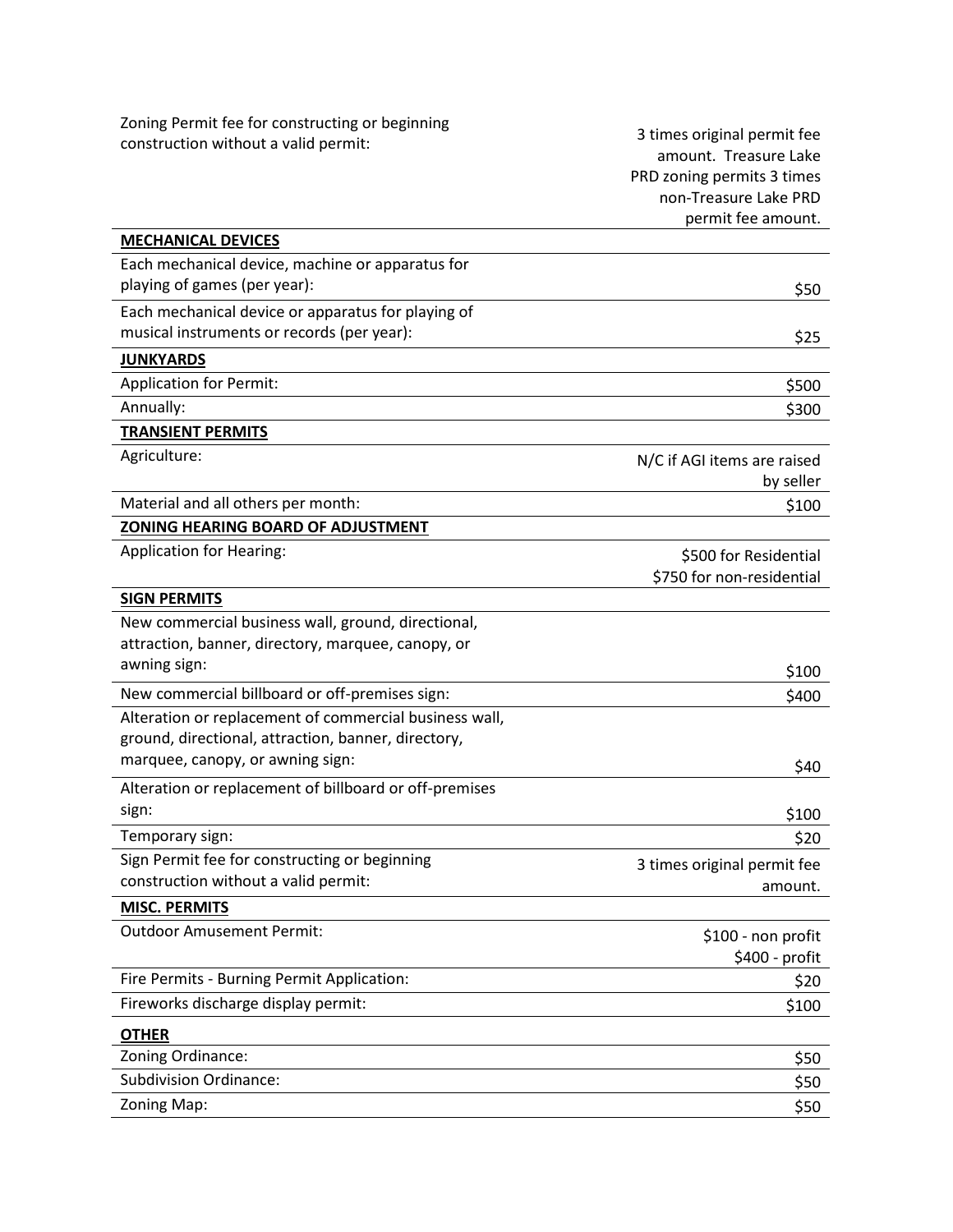| <b>Stormwater Ordinance:</b>                            | \$25                  |
|---------------------------------------------------------|-----------------------|
| Returned check fee:                                     | \$25                  |
| No-lien letter:                                         | \$15                  |
| <b>Accident Report:</b>                                 | \$15                  |
| Police non-criminal fingerprinting:                     | \$15                  |
| <b>Township Recreation Park Pavilion Rentals</b>        |                       |
| Large pavilion:                                         | \$40                  |
| Small pavilion:                                         | \$30                  |
|                                                         |                       |
| <b>PLANNING COMMISSION FEES</b>                         |                       |
| <b>Residential subdivision and land development</b>     |                       |
| $1-4$ lots:                                             | \$150                 |
| 5-9 lots:                                               | \$250                 |
| $10 +$ lots:                                            | \$500                 |
| <b>Nonresidential subdivision</b>                       |                       |
| $1-5$ lots:                                             | \$300                 |
| $6 +$ lots:                                             | \$500                 |
| Treasure Lake PRD Minor Subdivision / Lot Consolidation |                       |
| <b>Public Hearing Advertising:</b>                      | \$300                 |
| Nonresidential land development plan                    |                       |
| 0-5 acres:                                              | $$300 + $50$ per acre |
| $6 + \text{acres}$ :                                    | $$400 + $75$ per acre |
| Revised nonresidential land development plan            | \$250                 |
| <b>Conditional Use:</b>                                 | \$600                 |
| <b>Zoning Amendment:</b>                                | \$1,000               |
| <b>ROAD OCCUPANCY FEES</b>                              |                       |
| Refer to current Pennsylvania State Association of      |                       |
| Township Supervisors Schedule of Fees for Highway       |                       |
| <b>Occupancy Permits.</b>                               |                       |
| STORMWATER MANAGEMENT PLAN REVIEW FEES                  |                       |

| Application fee:                    |             |
|-------------------------------------|-------------|
| Stormwater Management Plan Deposit: | (See below) |

Applicant shall pay the full cost associated with review of the stormwater management plan and the full cost of inspection of the stormwater management facilities. The Township Engineer will determine a deposit amount for the review and inspection upon receipt of the stormwater management plan. The plan will not be reviewed until the full deposit amount has been received by the Township. Final cost of the review and inspection will be determined by actual review and inspection invoices.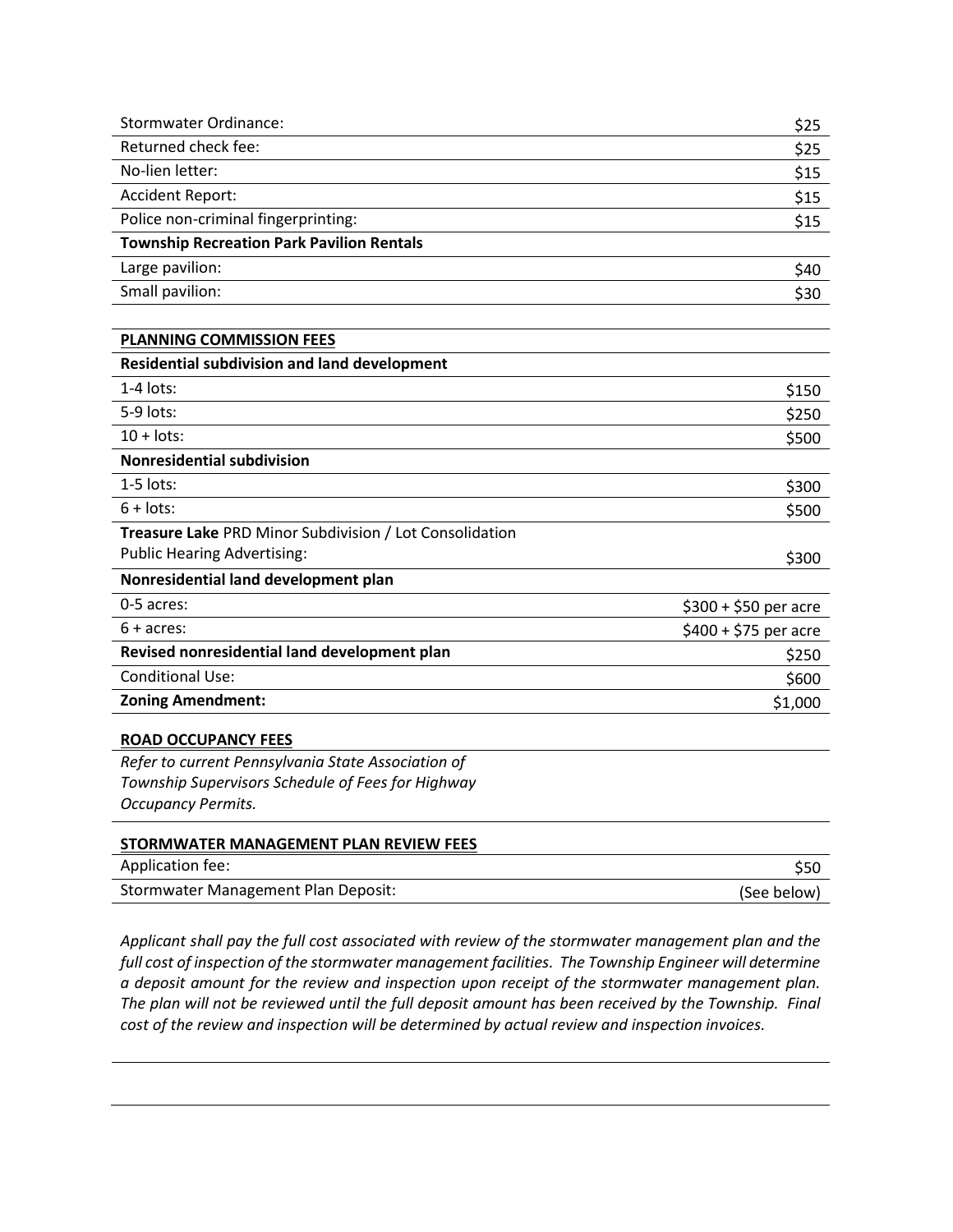# SANITARY SEWAGE SERVICE RATES

The rate for sanitary sewage service, debt service and operations for residential and non-residential customers on individual water meters:

| Minimum monthly amount up to 1,000,000 gallons                                                                                                                       | \$18.50 and, in addition,<br>\$18.50 per 1,000 gallons of<br>water used                                                                                         |
|----------------------------------------------------------------------------------------------------------------------------------------------------------------------|-----------------------------------------------------------------------------------------------------------------------------------------------------------------|
| 1,000,001 up to 3,500,000 gallons                                                                                                                                    | \$18.50 per 1,000 gallons<br>for the first 1,000,000;<br>\$10.50 per 1,000 gallons<br>for 1,000,001 up to<br>3,500,000 gallons                                  |
| 3,500,001 gallons and above:                                                                                                                                         | \$18.50 per 1,000 for the<br>first 1,000,000, \$10.50 per<br>1,000 for 1,000,001 up to<br>3,500,000, and, \$6.50 per<br>1,000 for 3,500,001 gallons<br>and over |
| For those property owners who use an unmetered water<br>source, the following quarterly sum for sanitary sewage<br>service, debt service and operations:             |                                                                                                                                                                 |
| One person in household:                                                                                                                                             | \$40.70                                                                                                                                                         |
| Two persons in household:                                                                                                                                            | \$96.20                                                                                                                                                         |
| Three persons in household:                                                                                                                                          | \$138.75                                                                                                                                                        |
| Four or more persons in household and all nonresidential<br>customers:                                                                                               | \$179.45                                                                                                                                                        |
| In addition to the rates established by above, ALL<br>CUSTOMERS have to pay a monthly maintenance fee of<br>\$12.25, with the payment to be made on a monthly basis. |                                                                                                                                                                 |
| *This fee is in addition to the above rates for ALL<br>CUSTOMERS, with payment to be made on a monthly<br>basis.                                                     |                                                                                                                                                                 |
| SANDY TOWNSHIP PUBLIC WATER CAPACITY TAP FEE                                                                                                                         |                                                                                                                                                                 |
| Sandy Township public water capacity tap:                                                                                                                            | \$1500 + Cost of Water<br>Meter                                                                                                                                 |
| <b>WATER SERVICE RATES</b>                                                                                                                                           |                                                                                                                                                                 |
| 1,000 gallon minimum charge                                                                                                                                          | \$16 per 1,000 gallons of<br>water used                                                                                                                         |
| <b>SANDY TOWNSHIP PUBLIC SEWER TAP</b>                                                                                                                               |                                                                                                                                                                 |
| <b>Application Fee:</b>                                                                                                                                              | \$50                                                                                                                                                            |
| Sandy Tap per EDU:                                                                                                                                                   | \$1,330                                                                                                                                                         |
|                                                                                                                                                                      |                                                                                                                                                                 |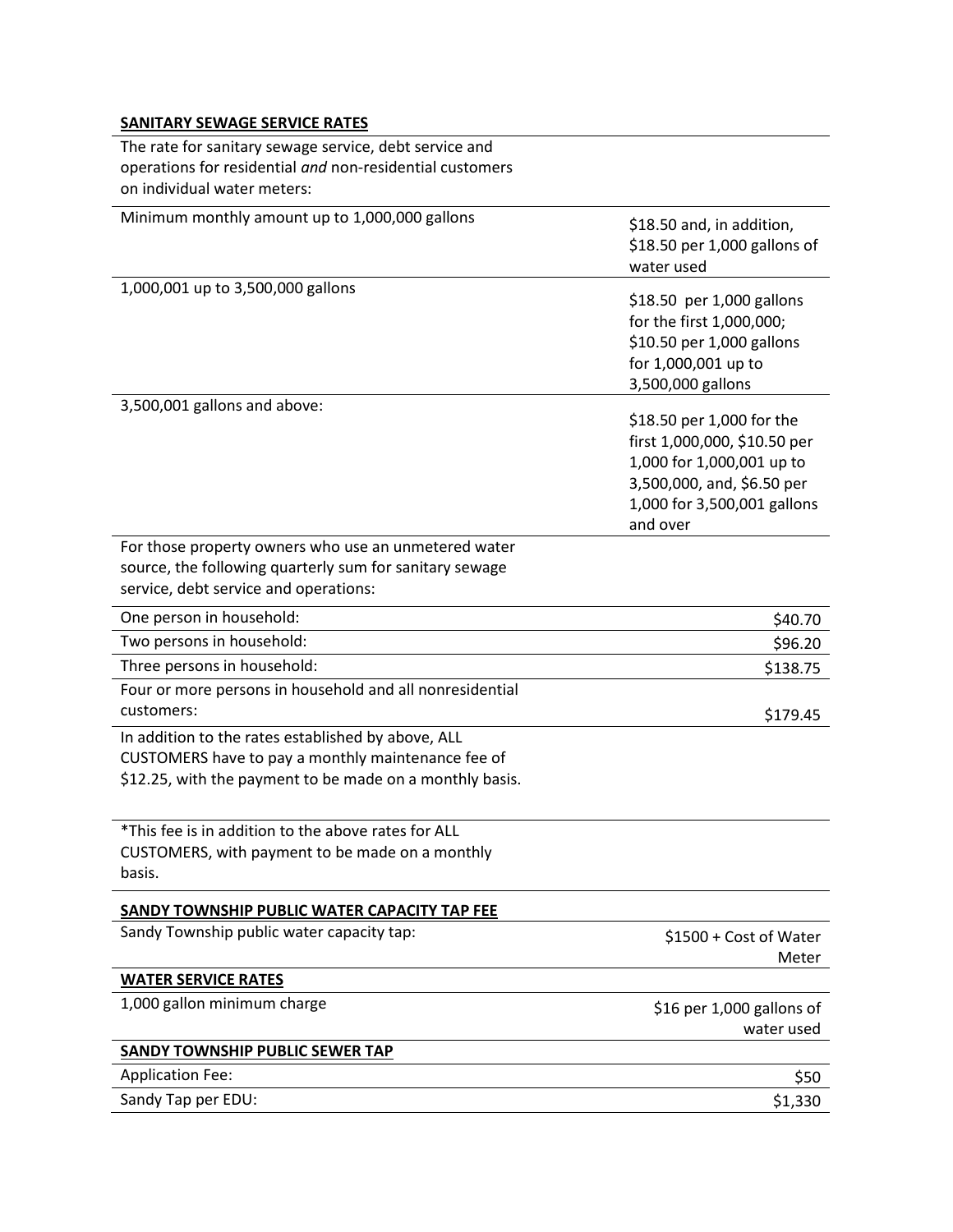(EDU=263 GPD)

| Single Family Unit Dwelling:                                                                        | \$1,330.00   |
|-----------------------------------------------------------------------------------------------------|--------------|
| Two Family Unit Dwelling:                                                                           | \$2,660.00   |
| Multi-Family Unit Dwelling (**per unit):                                                            | **\$1,330.00 |
| Mobile Home:                                                                                        | \$1,330.00   |
| All other residential (**per unit):                                                                 | **\$1,330.00 |
| Commercial (**per 263 GPD [EDU] of use):                                                            | \$1,330.00   |
| <b>Additional Sandy Township Public Sewer Tap for New</b>                                           |              |
| <b>Structures with Sewage Flows Tributary to DuBois</b>                                             |              |
| <b>Wastewater System</b>                                                                            |              |
| DuBois Capacity Fee per EDU:                                                                        | \$1,626.00   |
| (EDU=214 GPD)                                                                                       |              |
| Single Family Unit Dwelling:                                                                        | \$1,626.00   |
| Two Family Unit Dwelling:                                                                           | \$3,252.00   |
| Multi-Family Unit Dwelling (**per unit):                                                            | $**1,626.00$ |
| Mobile Home:                                                                                        | \$1,626.00   |
| All other residential (**per unit):                                                                 | **\$1,626.00 |
| Commercial (**per 214 GPD [EDU] of use):                                                            | **\$1,626.00 |
| <b>SEPTIC</b>                                                                                       |              |
| <b>Standard Application Fees</b>                                                                    |              |
| Subdivision: Per lot fee when Land Development Plan or                                              |              |
| PA DEP Component 1 is needed (includes primary and                                                  |              |
| secondary area soil probe and percolation tests, two on-                                            |              |
| site visits, soil probe/test report):                                                               | \$900.00     |
| Single Family: Per lot fee; multi-family residence (per                                             |              |
| EDU); privy or holding tank (when soil testing required):                                           |              |
|                                                                                                     | \$800.00     |
| Privy or holding tank (if no soil testing required):                                                | \$350.00     |
| Repair of system (soil testing required) estimate*:                                                 | \$500.00     |
| Repair of system (no testing required) estimate*:                                                   | \$350.00     |
| Renew expired permit without changes, field verification                                            |              |
| required; transfer permit to another without soil testing:                                          |              |
|                                                                                                     | \$350.00     |
| Inspection of existing system, dye test, letter of                                                  |              |
| acceptability of use:                                                                               |              |
|                                                                                                     | \$350.00     |
| *This fee entitles the applicant to a site evaluation, slope reading soils evaluation and soil logs |              |
| (maximum of two per application), one percolation test (maximum of six percolation holes per        |              |

application), forms, review of system and final inspection.